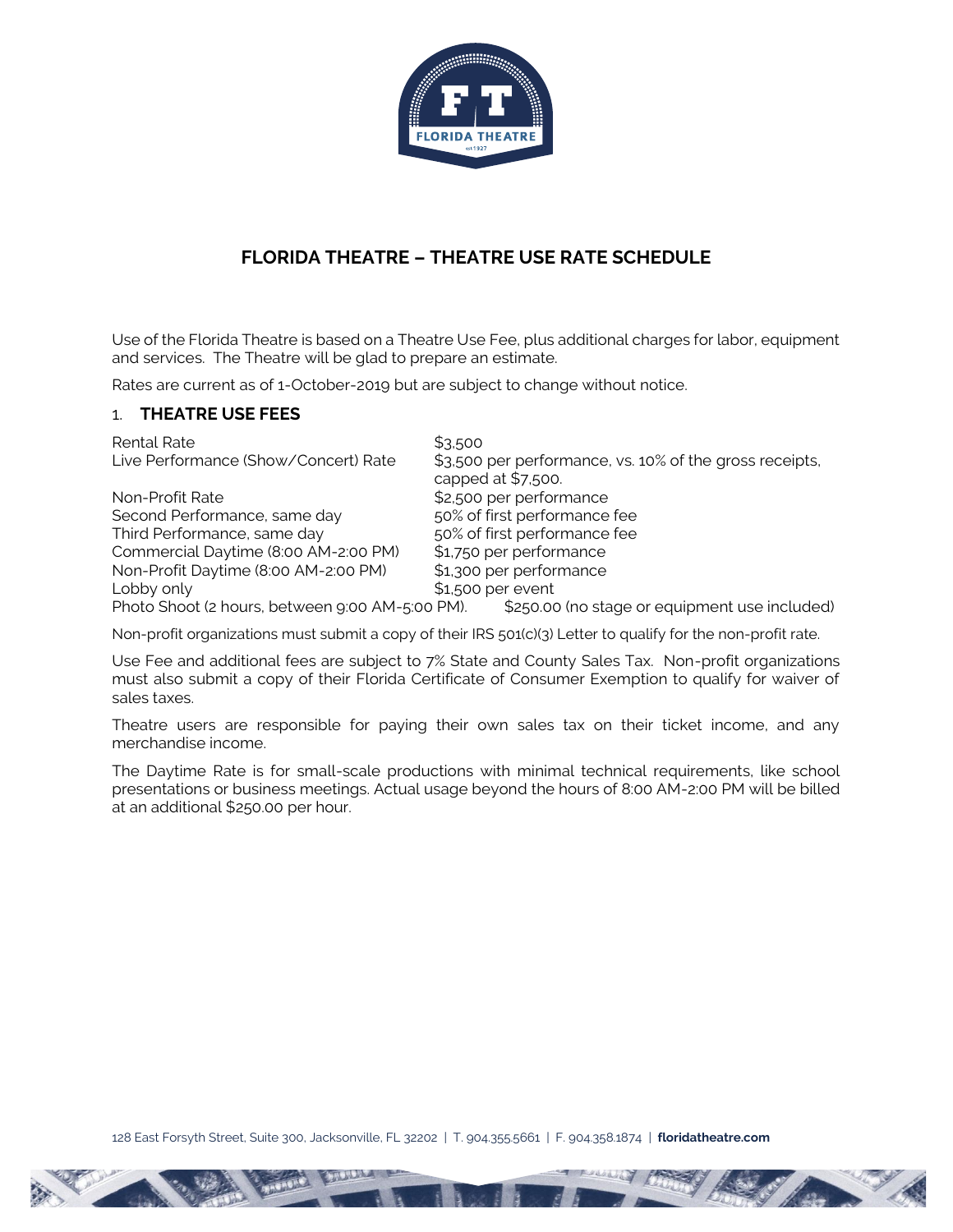

### 2. **ADDITIONAL FEES**

### **PERSONNEL**

Staffing levels are determined at the sole discretion of the Theatre according to the productions requirements of the performance, and the anticipated audience.

#### **Stage Labor**

Stagehands (Regular Labor Call)  $$23.50$  per hour, 4-hour minimum Third performance, Same Day Time and a half Board Operators (Regular Labor Call) \$24.00 per hour, 4-hour minimum Board Operators (Show Call)  $$94.00$  per performance Stagehands (Film, Industrial)… \$34.25 per hour, 4-hour minimum Board Operators (Film, Industrial) \$35.25 per hour, 4-hour minimum Stagehands (Film/Industrial - Show Call)... \$136.00 per performance Board Operators (Film/Industrial – Show Call) \$140.00 per performance

Payroll Charge... The contract of the 26% on all wages Health/Pension/Welfare – Regular 25% on all stage labor wages Health/Pension/Welfare – Film/Industrial… 26% on all stage labor wages Holiday Rate Time and a half Hours in excess of 8 per day Time and a half Overnight (12:00 midnight-8:00 AM) Time and a half Third performance, same day Time and a half

### **Front of House Labor**

Uniformed Security Personnel \$37.00 per hour City of Jacksonville Surcharge  $$5.00$  per person per hour T-Shirt Security **\$22.00** / \$20.50 per hour EMT/Rescue  $$360.00$  per performance Front of House staffing  $$475.00$  per performance Box Office Staff  $$150$  per performance Payroll Charge 26% on all wages

## **Ticket Office**

Sales Charge (Sold Tickets)... \$0.30 per ticket Sales Charge (Comp Tickets).  $$0.20$  per ticket Refund Charge  $$1.50$  per ticket Consignment Returns \$1.50 per ticket Credit Card Merchant Fees 5% of gross credit card sales

Stagehands (Show Call)  $$94.00$  per performance, 1<sup>st</sup> & 2<sup>nd</sup> show in a day

Merchandise Sellers  $$100.00$  each, per performance

Set-up Charge  $\sim$  \$600 flat fee, not including CC charges

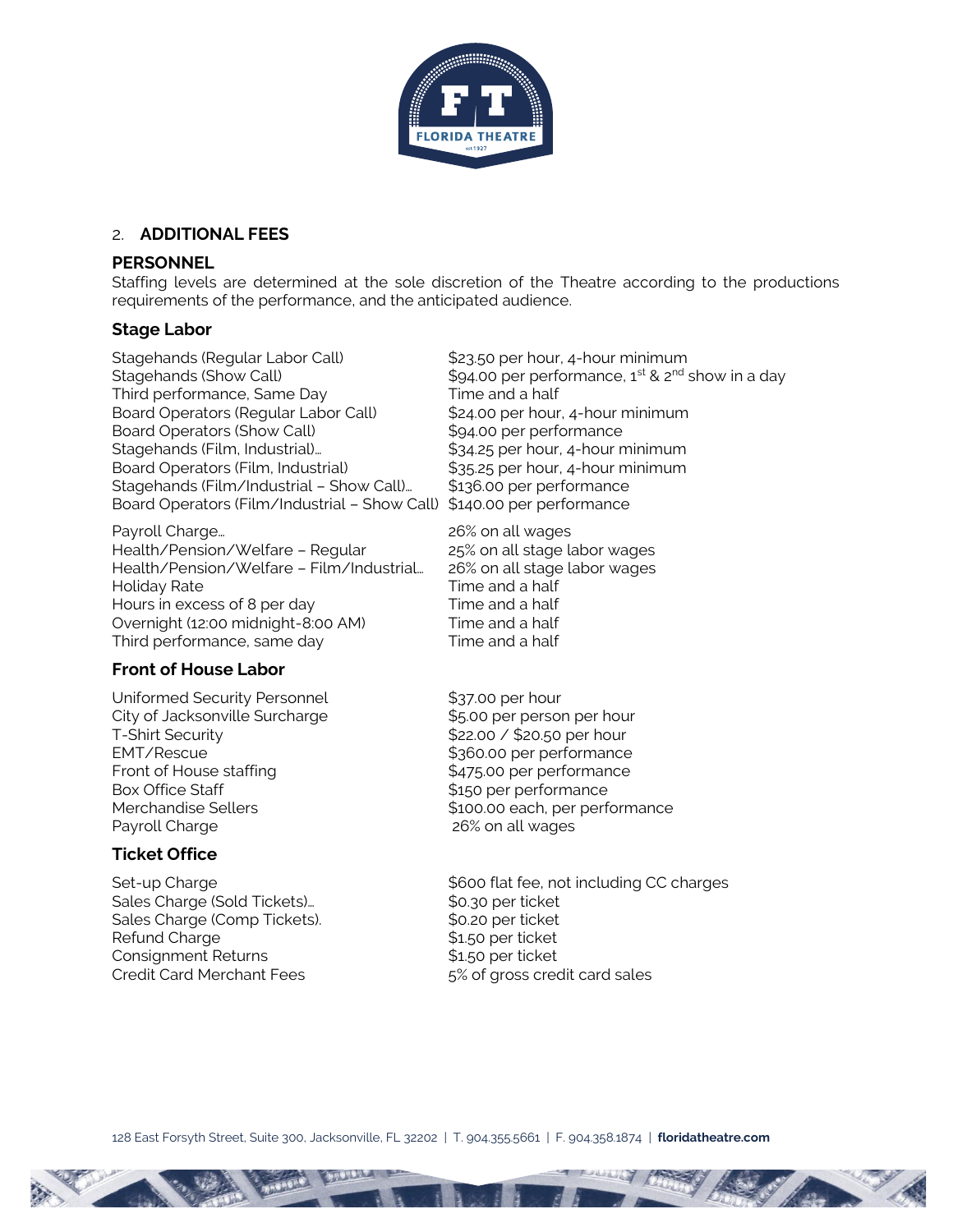

### **Equipment and Other Fees**

Stage Lighting System  $$875.00$  per performance Stage Sound System  $$875.00$  per performance 35mm Film Projection **by Exercise 1250.00 per performance** Digital Film Projection  $$2,000.00$  per performance Follow Spotlights... The state of the state of the state of the spotlights spotlights. Stage Risers…… \$25.00 each, per day Electrical Power Tie-In & Permit \$175.00 General Lobby Set-up  $$150.00$  per set-up Tables  $$5.00$  each, per day Chairs **Chairs Chairs Chairs Chairs Chairs Chairs Chairs Chairs Chairs Chairs Chairs Chairs Chairs Chairs Chairs Chairs Chairs Chairs Chairs Chairs Chairs Chairs Chairs Chairs** Red Carpet **1988 \$75.00 per day** Cleaning  $$150.00$  per performance Merchandise Commission (House sells)... 30% of gross sales Merchandise Commission (Lessee sells) .20% of gross sales Equipment Rentals Cost plus 10% Catering Arrangements... Cost plus 10% Payments on behalf of Lessee Cost plus 10%

### **Marketing**

Marquee Night of Show Inclusive

Website Listing... The Contract of the Unclusive Quarterly Mailer: Calendar Listing<br>
Quarterly Mailer: Feature Listing<br>
\$550.00

Window Poster Placement **\$55 (supply your own camera-ready layout 24x36**" portrait poster, we must print 2) On-Sale Email Blast Inclusive (reaches 87,000+ addresses) \$550.00 per performance (reaches 75,000 ticket buyers from the last 36 months) Advertising Cost plus 20%